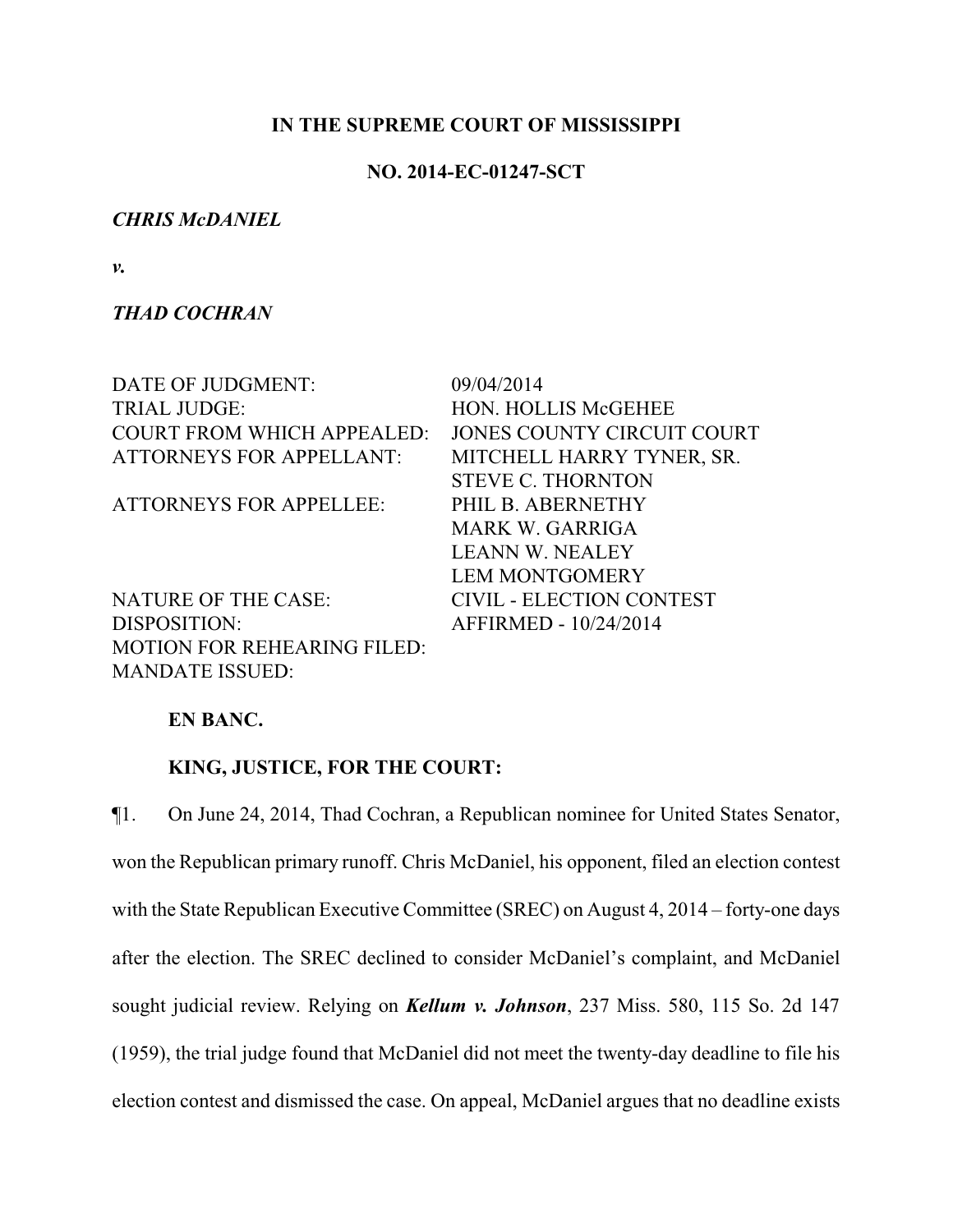to contest a primary election. Under the doctrine of *stare decisis*, we find that *Kellum* applies, McDaniel failed to file his election contest within twenty days, and the dismissal is affirmed.

#### **FACTS AND PROCEDURAL HISTORY**

¶2. On Tuesday, June 3, 2014, the Mississippi Republican Party held its primary election for the office of United States Senator. McDaniel received the highest number of votes and Cochran finished second. Because neither received a majority of the votes cast, a runoff was held three weeks later on Tuesday, June 24, 2014.

¶3. The returns were canvassed, the results declared, and Cochran was announced as the winner and Republican nominee for United States Senator. On July 7, 2014, the SREC certified the election results to the Mississippi Secretary of State. The SREC also amended its certification on July 10, 2014.

¶4. McDaniel sought to examine the ballot boxes for multiple counties and, on July 3, 2014, gave the required three-days' notice. Over twenty-eight days, McDaniel examined election records across the State. McDaniel alleged that several circuit court clerks precluded him from viewing original election records, impeding his examination.

¶5. Pursuant to Mississippi Code Section 23-15-923, McDaniel filed his election-contest complaint with the SREC on August 4, 2014, forty-one days after the primary runoff election. McDaniel alleged that the integrity of the June 24 primary was comprised because "Democrat" voters were allowed to cast illegal and fraudulent ballots" and a large number of "[i]llegal votes by absentee ballot were likewise included in the final count[.]" Thereafter, McDaniel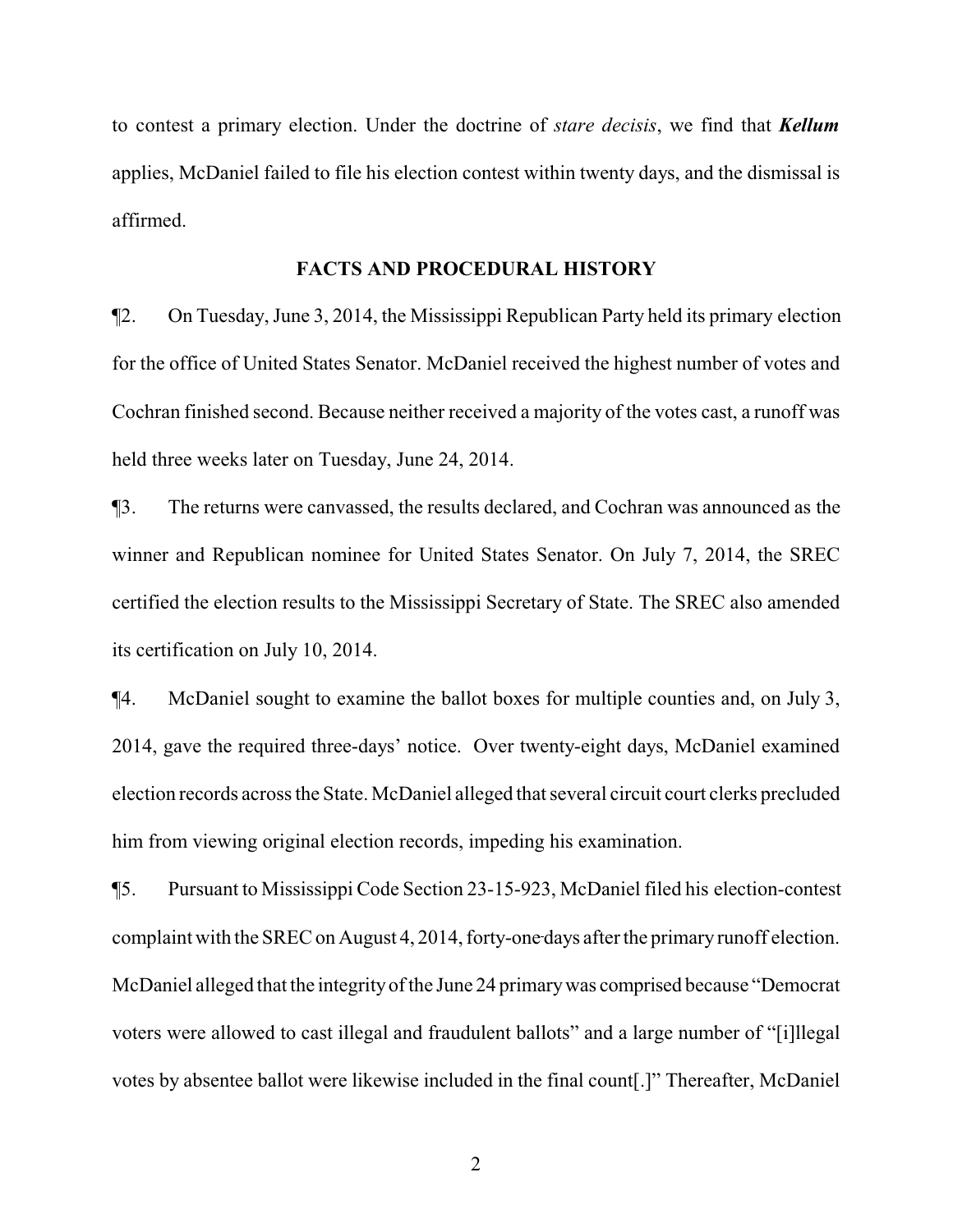supplemented his complaint twice – on August 6, 2014, and on August 12, 2014 – to add election code violations. On August 6, 2014, the SREC informed McDaniel that, due to time constraints, it would not review his petition and encouraged him to seek judicial review. The SREC's letter also mentioned that *Kellum* "appear[ed] to impose a [twenty-]day time limit from the runoff to file a challenge[.]"

¶6. McDaniel petitioned for judicial review on August 14, 2014. This Court appointed the Honorable Hollis McGehee to hear McDaniel's election contest. On August 21, 2014, Cochran moved to dismiss the petition based on *Kellum,* which held that a challenge to a district or statewide election must be initiated within twenty days of the election. McDaniel countered that the plain language of the statute did not provide a date by which an election contest must be filed. McDaniel also argued that *Kellum* was based on election laws since repealed by the Legislature and, hence, did not apply.

¶7. The trial court heard arguments on Cochran's motion to dismiss on August 28, 2014, and rendered a bench opinion on August 29, 2014. Thereafter, the trial court entered its final judgment on September 4, 2014. While Section 23-15-923 did not state when the complaint must be filed, the trial court determined that an analogous statute regarding a single county election – Mississippi Code Section 23-15-921 – established a twenty-day deadline. The trial court noted that *Kellum* analyzed predecessor statutes and, using principles of statutory construction, determined that the deadline also applied to a contest of a multicounty or statewide office. The trial court concluded that the substance of the predecessor statutes was essentially the same as current law and, thus, *Kellum* was applicable to the present case.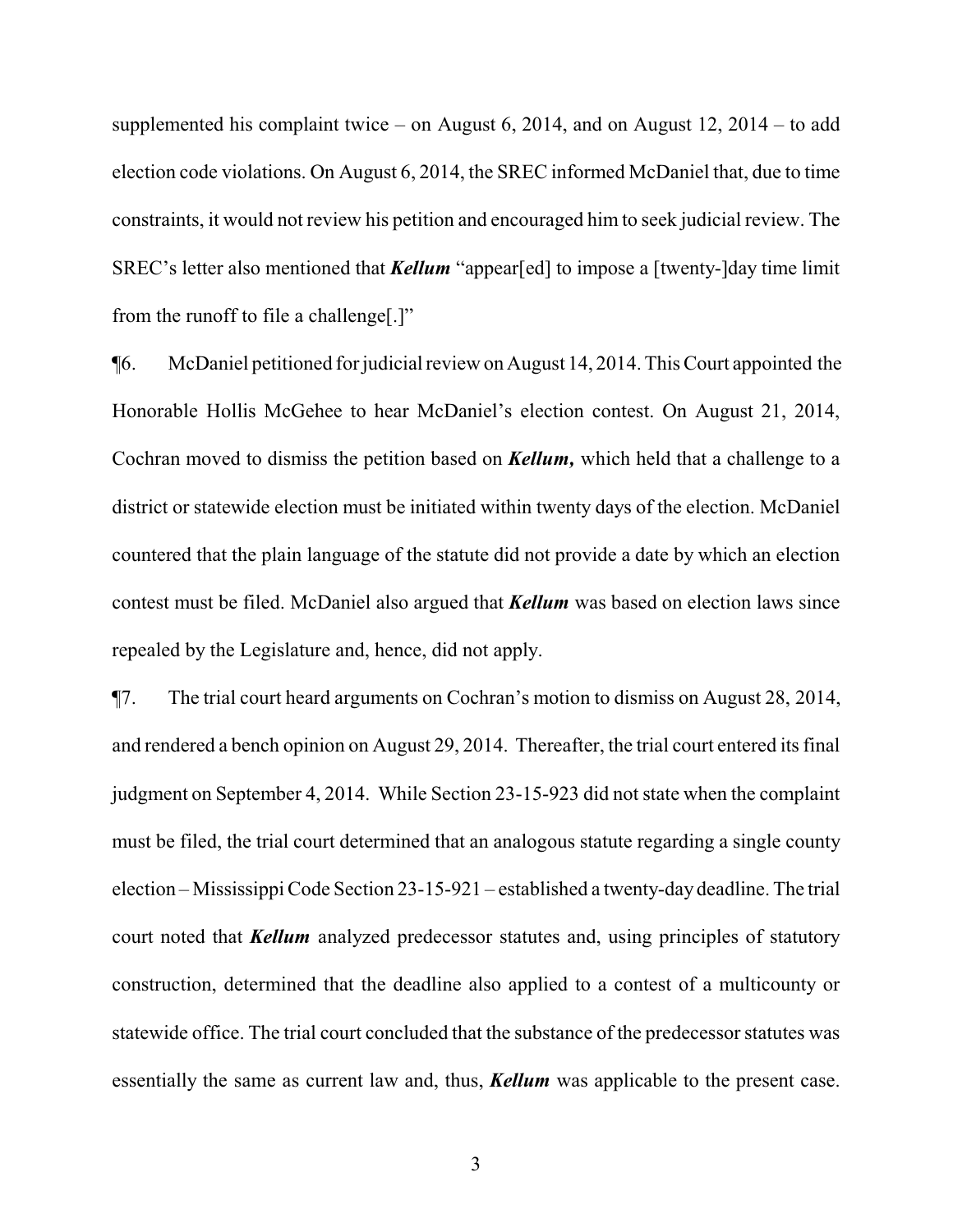Because McDaniel did not file his complaint within twenty days of the primary, the trial court dismissed the petition for judicial review with prejudice. McDaniel timely filed his notice of appeal on September 5, 2014. This Court expedited the appeal.

#### **DISCUSSION**

¶8. "In an election contest, the standard of review for questions of law is de novo." *Garner v. State Democratic Exec. Comm*., 956 So. 2d 906, 909 (Miss. 2007) (citing *Ladner v. Necaise*, 771 So. 2d 353, 355 (Miss. 2000)).

¶9. McDaniel's argument has three main points: (1) The express language of Section 23- 15-923 is clear and unambiguous; the Legislature intended to remain silent regarding when a primary election contest must be filed. (2) *Kellum*, which found that a twenty-day deadline to contest the primary for a single county office also applied to a primary contest of a multicounty or statewide office, was decided wrongly and no longer has precedential value. (3) *Barbour v. Gunn*, 890 So. 2d 843 (Miss. 2004), which involved an election petition filed thirty-four days after the primary election, overruled *Kellum*.

# **I. Section 23-15-923 and Its Predecessors**

¶10. McDaniel filed his complaint under Section 23-15-923, which concerns primary election contests for multi-county and statewide office:

[A] person desiring to contest the election of another returned as the nominee in state, congressional and judicial districts, and in legislative districts composed of more than one (1) county or parts of more than one (1) county, upon complaint filed with the Chairman of the State Executive Committee, by petition, reciting the grounds upon which the election is contested. If necessary and with the advice of four (4) members of said committee, the chairman shall issue his fiat to the chairman of the appropriate county executive committee, and in like manner as in the county office, the county committee shall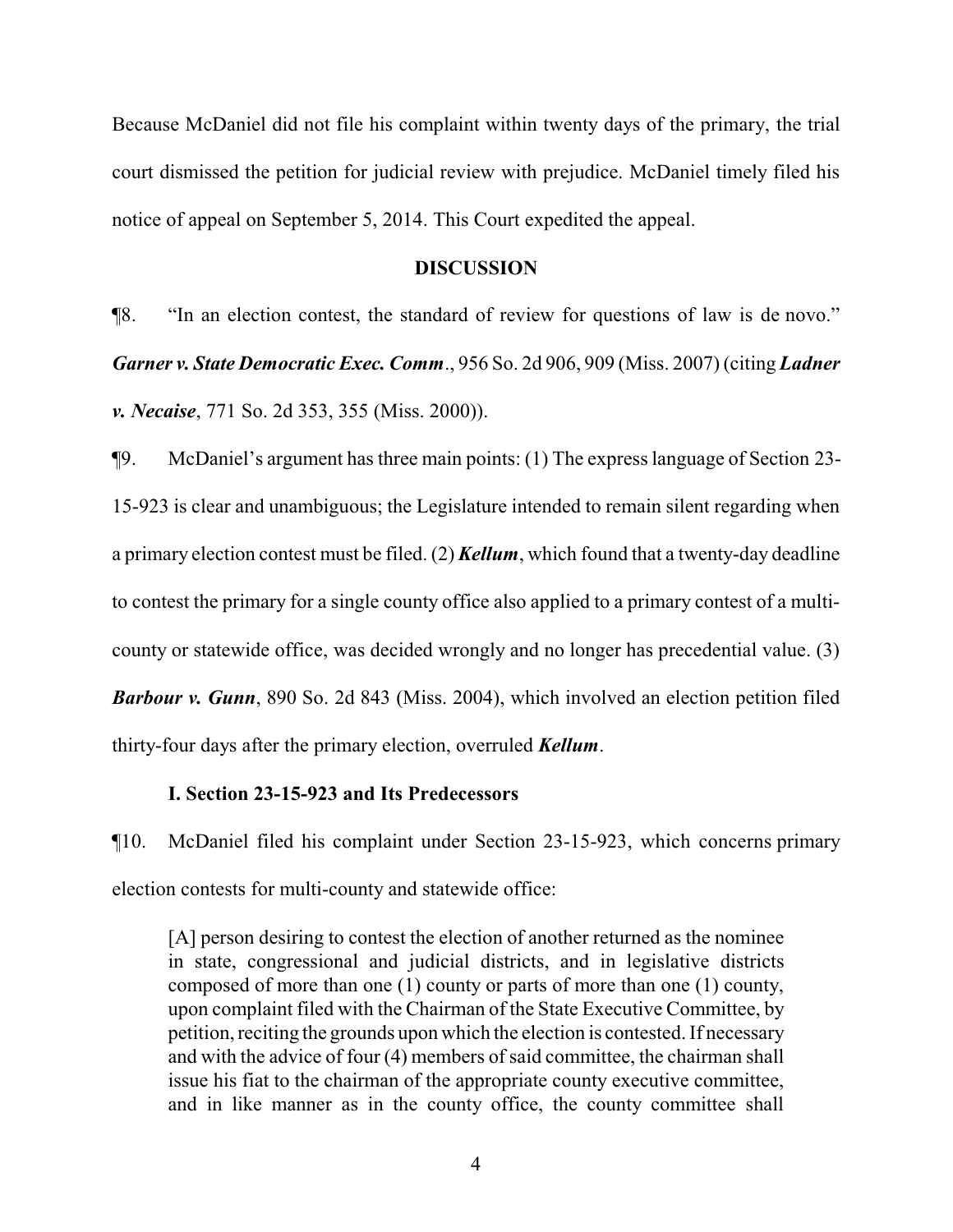investigate the complaint and return their findings to the chairman of the state committee. The State Executive Committee by majority vote of members present shall declare the true results of such primary.

Miss. Code Ann. § 23-15-923 (Rev. 2007). The statute does not mention when the complaint

should be filed. In contrast, Section 23-15-921, which concerns a primary election contest

involving a single county, provides a twenty-day deadline:

[A] person desiring to contest the election of another person returned as the nominee of the party to any county or county district office, or as the nominee of a legislative district composed of one (1) county or less, *may, within twenty (20) days after the primary election, file a petition with the secretary, or any member of the county executive committee in the county in which the election was held*, setting forth the grounds upon which the primary election is contested; and it shall be the duty of the executive committee to assemble by call of the chairman or three (3) members of said committee, notice of which contest shall be served five (5) days before said meeting, and after notifying all parties concerned proceed to investigate the grounds upon which the election is contested and, bymajority vote of members present, declare the true results of such primary.

Miss. Code Ann. § 23-15-921 (emphasis added) (Rev. 2007).

¶11. McDaniel asserts that Section 23-15-923 is clear and unambiguous, and the Court should apply the plain meaning of the statute. McDaniel cites *City of Natchez v. Sullivan*, 612 So. 2d 1087 (Miss. 1992), as support: "[T]he omission of language from a similar provision on a similar subject indicates that the Legislature had a different intent in enacting the provisions, which it manifested by the omission of the language." *City of Natchez*, 612 So. 2d at 1089. According to McDaniel, a primary election contest for a statewide office is more complicated than one for a single-county office and, thus, would require more time (an unpredictable amount of time) to resolve. For that reason, McDaniel claims it is conceivable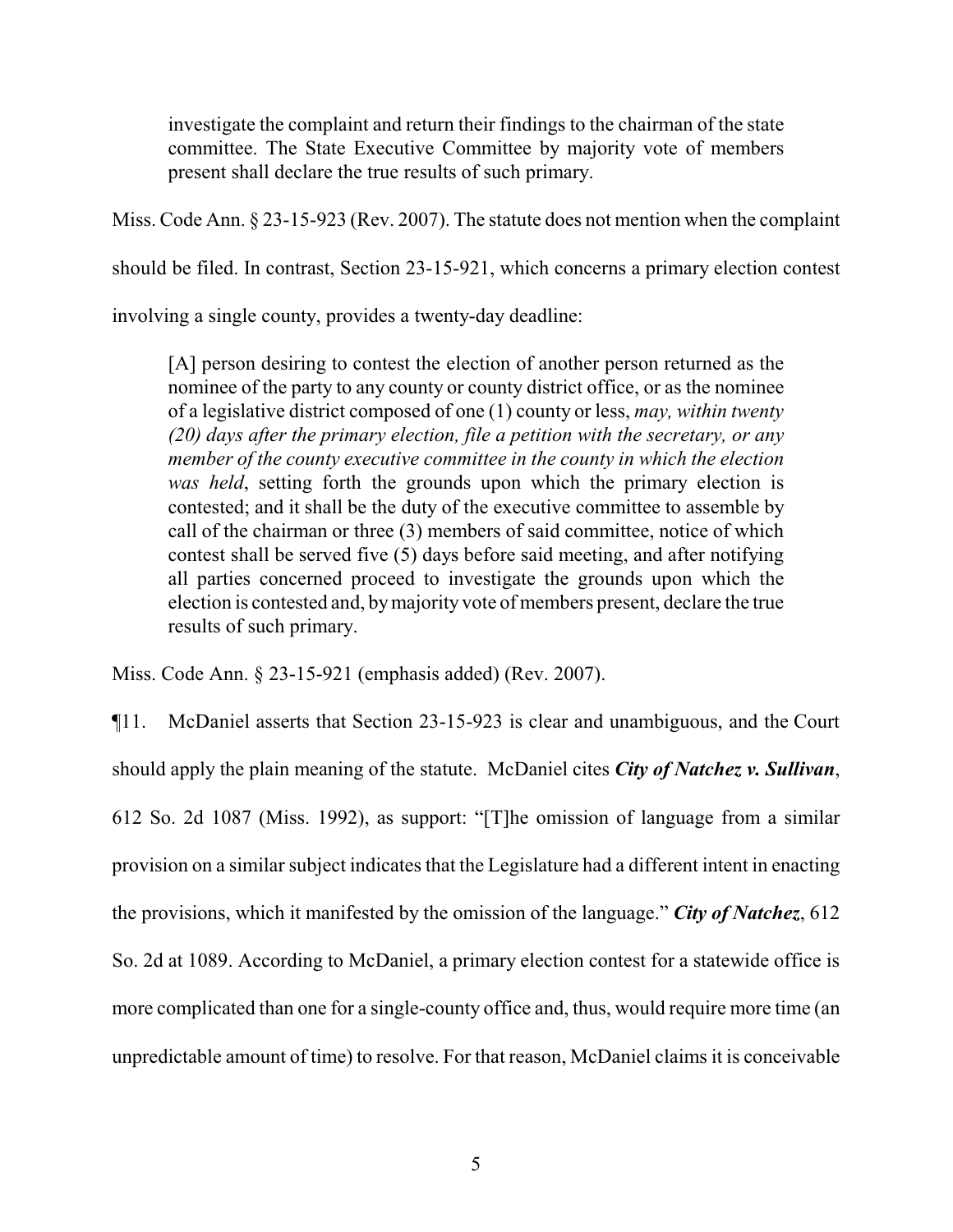that the Legislature purposefully declined to set forth a fixed deadline to contest a statewide primary election.

¶12. As comparison, McDaniel states that Mississippi Code Section 23-15-927 did not impose a deadline within which to file a petition for judicial review, only stating that it should be filed "forthwith." Miss. Code Ann. § 23-15-927. In a previous case, the Court addressed the statute and found that it did not impose a fixed time limit and that "forthwith" was to be determined on a case-by-case basis. *Pearson v. Pearson*, 541 So. 2d 447 (Miss. 1989). Cochran points out, and the Court acknowledges, that Section 23-15-927 was amended in 2012 and now gives challengers ten days to file a petition for judicial review. *See* Miss. Code Ann. 23-15-927 (Supp. 2014).

¶13. The Court notes that Section 23-15-923 does not even include language, like "forthwith," to suggest that the election contest should be filed within a reasonable time. If a statute is plain and unambiguous, the Court will employ its plain meaning. *Mississippi Methodist Hosp. and Rehab. Ctr., Inc. v. Miss. Div. of Medicaid*, 21 So. 3d 600, 607 (Miss. 2009). The Court may, however, engage in statutory interpretation where a statute is ambiguous or *silent* on an issue. *Id*. The Court's goal is to determine the legislative intent. *Id.* "The best evidence of legislative intent is the text of the statute; the Court may also look to the statute's historical background, purpose, and objectives." *Id*. (quoting *In re Duckett*, 991 So. 2d 1165, 1181-82 (Miss. 2008)). A historical review of Sections 23-15-921 and 23- 15-923 is helpful to this analysis.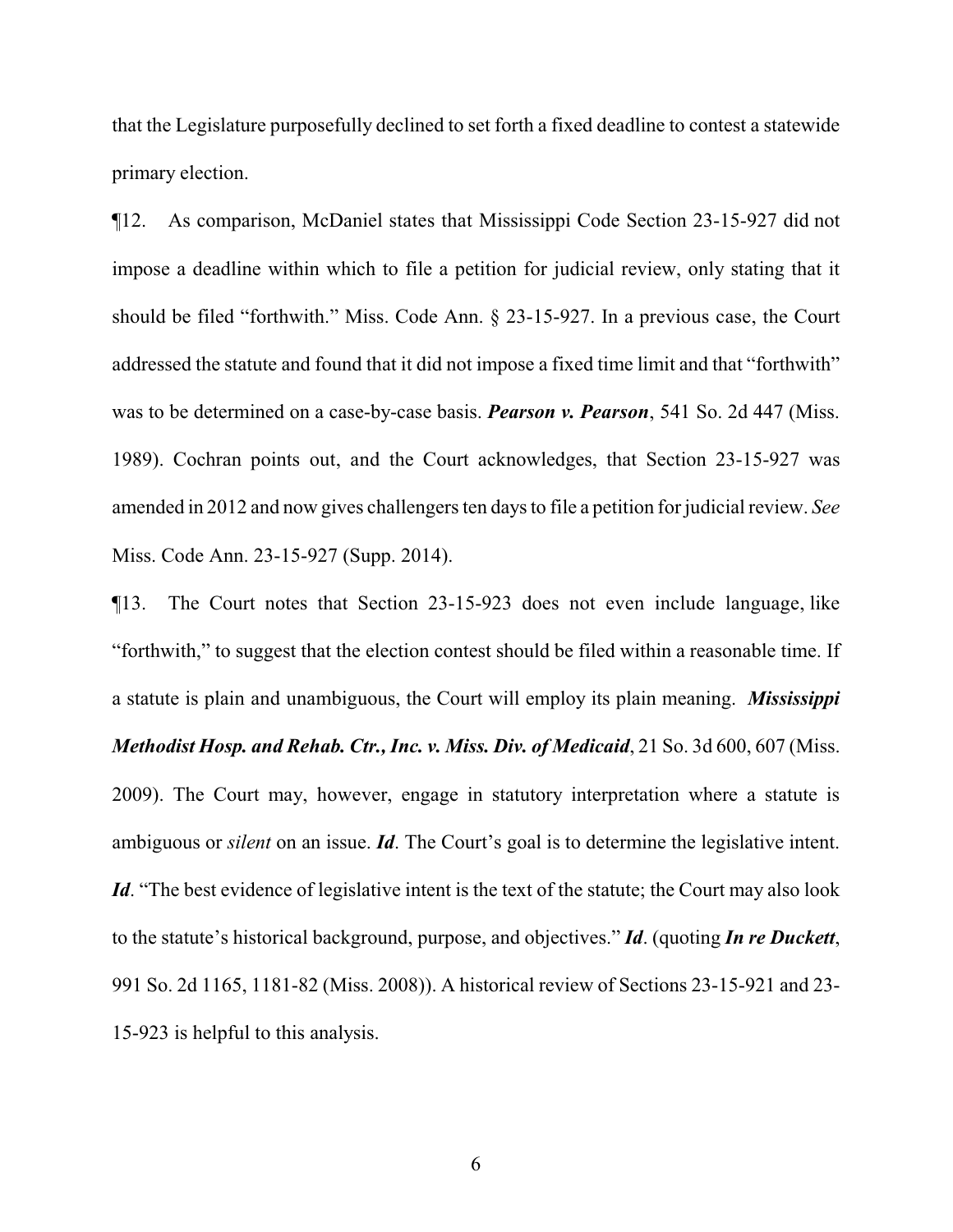¶14. The substance of Sections 23-15-921 and 23-15-923 originated in 1908. Prior to that time, no procedure existed to contest a primary election. *See Kellum*, 115 So. 2d at 149. The original act was codified in one section and had three parts. 1908 Miss. Laws Ch. 136. Section one concerned "district, county, or beat office" and, in pertinent part, stated that the challenger had to file a contest "within twenty days after the primary election." *Id.* It also detailed how the county executive committee should investigate the allegations and decide the result of the election. *Id.* Section two provided that, in a primary for an office covering multiple counties, the state executive committee must call upon the county committees to investigate the claim, "in like manner as in county office." *Id.* Section three – the enforcement arm of the act – authorized a committee (county or state) to subpoena witnesses.

# *Id.*

¶15. In the Mississippi Code of 1942, the single 1908 Act was separated into three Sections – Sections 3143, 3144, and 3145. *Kellum*, 115 So. 2d at 149. Sections 3143 and 3144 are pertinent to this discussion. Section One of the 1908 Act became Section 3143 and provided that:

A person desiring to contest the election of another person returned as the nominee of the party to any county or beat office, may, within twenty days after the primary election, file a petition with the secretary, or any member of the county executive committee in the county in which fraud is alleged to have been perpetrated, setting forth the grounds upon which the primary election is contested; and it shall be the duty of the executive committee to assemble by call of the chairman or three members of said committee, notice of which contest shall be served five days before said meeting, and after notifying all parties concerned, proceed to investigate the allegations of fraud, and, by majority vote of members present, declare the true results of such primary.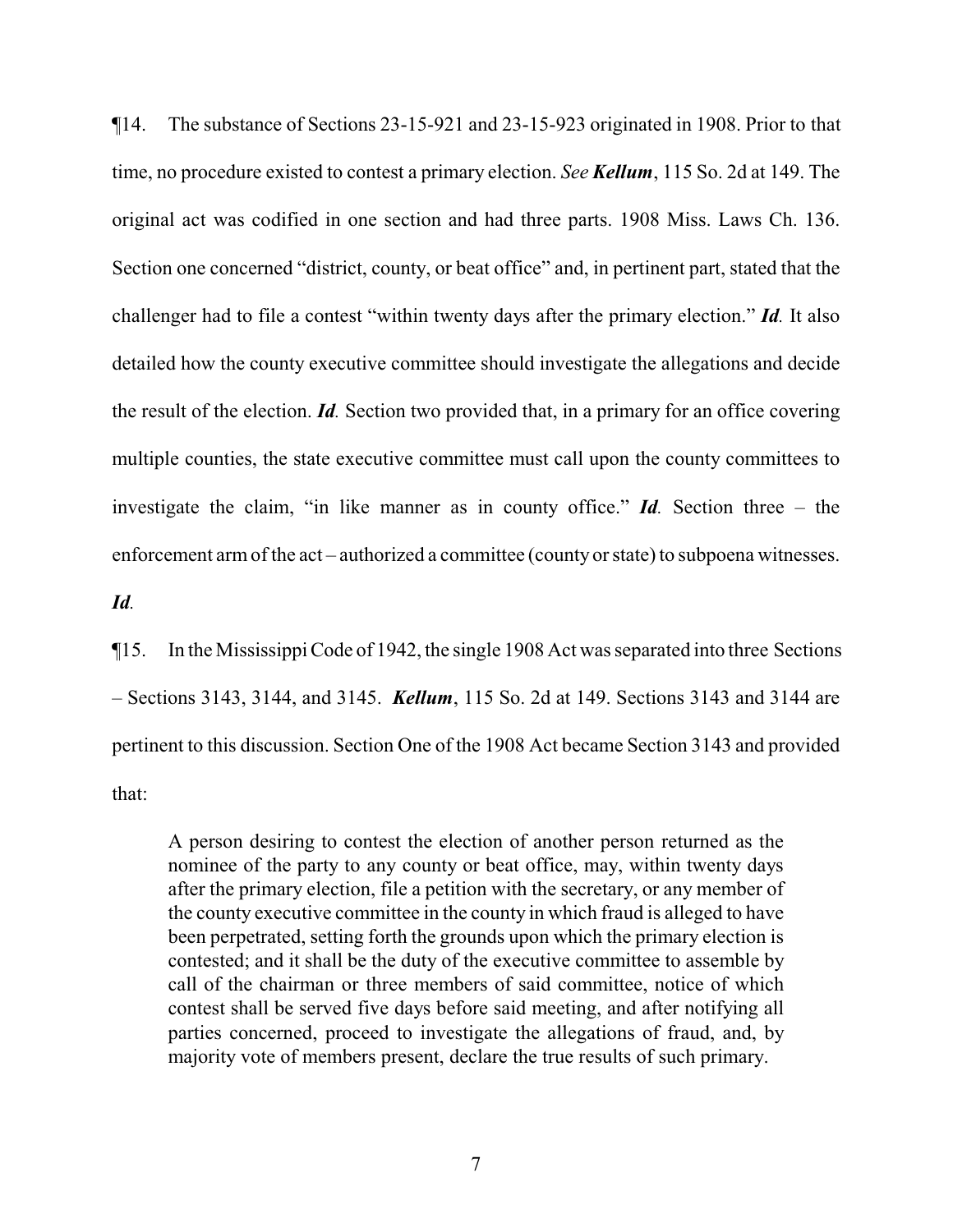Miss. Code § 3143 (1942). Section Two of the 1908 Act became Section 3144 and provided

that:

In state, congressional and judicial districts, upon complaint filed with the chairman of the state executive committee, by petition, reciting the allegations of fraud, and with the advice of four members ofsaid committee, the chairman shall issue his fiat to the chairman of the county executive committee, where fraud is alleged to have been committed, and in like manner as in county office, the county committee shall investigate the complaint and return their findings to the chairman of the state committee, which shall declare the candidate nominated, whom the corrected returns show is entitled to the same. And the same procedure shall apply to senatorial and flotorial contests in and by their respective executive committees.

Miss. Code § 3144 (1942).

¶16. The Legislature attempted to consolidate election law into one, coherent code and "remedy the deficiencies resulting from the State's earlier practices." Andrew Taggart and John C. Henegan, *The Mississippi Election Code of 1986: An Overview*, 56 Miss. L. J. 535, 536-37 (1986). Its three previous attempts were unsuccessful and blocked by federal court under Section 5 of the Voting Rights Act. Thereafter, the Legislature assembled a twentyfive-member task force to draft the election laws "into a single, comprehensive bill." *Id*. at 537-41. The end result was the Mississippi Election Code of 1986. *Id*. at 536. The Mississippi Code specifically states that Section 23-15-921 is derived fromSection 3143 and that Section 23-15-923 is "[d]erived from 1942 Code § 3144[.]" Miss. Code Ann. §§ 23-15- 92; 23-15-923 (Rev. 2007).

¶17. So Mississippi's primary election statutes originated in a single Act and are now split into separate sections. The statute-numbering sentence employed in the Mississippi Code, however, was created by the publisher. The preface states that the Mississippi Code "brings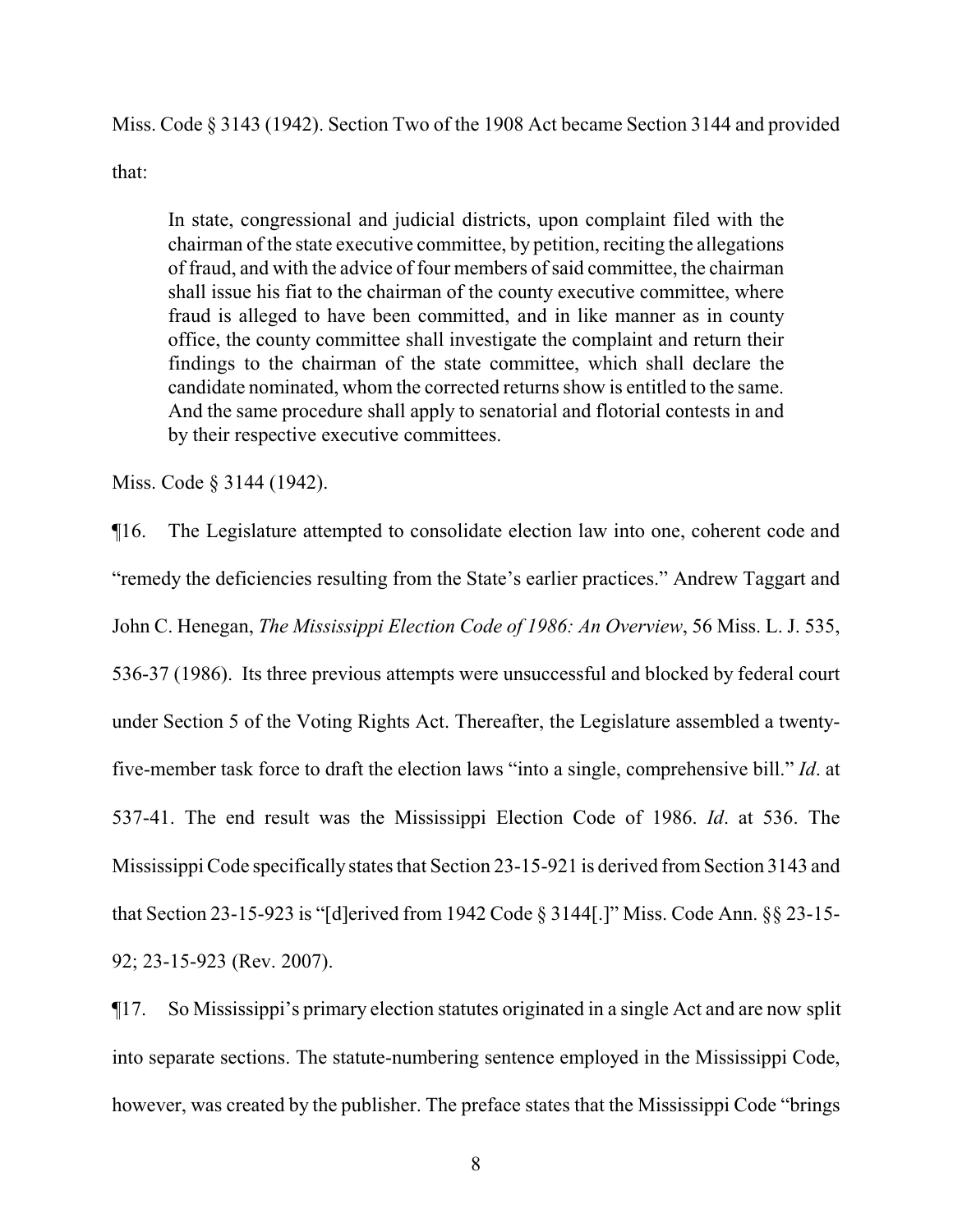together provisions of general statutory law having a common subject matter into a more orderly and logical framework of code titles and chapters, and employing a modern and effective Section numbering system." Miss. Code of 1972, Titles 21 to 23, *Preface*, at iii (Rev. 2007). In the user's guide, the publisher explains its organization and numbering system. Miss. Code of 1972, Titles 21 to 23, *User's Guide,* at xi (Rev. 2007).

#### **II.** *Kellum v. Johnson*

¶18. One case details the relationship between the 1908 Act and Sections 3143 and 3144 – *Kellum v. Johnson*. The Court addressed Section 3144's silence regarding when to file a primary election contest for an office covering multiple counties. The Court considered the historical background, purpose and objectives of the relevant statutes.

¶19. In *Kellum*, the losing candidate for the office of District Attorney of the Seventeenth Circuit Court District challenged the election results in the Democratic primary. *Kellum*, 115 So. 2d at 148. The election took place on August 4, 1959, and Kellum filed his complaint on September 8, 1959 – thirty-five days after the election. *Id*. The Democratic Executive Committee decided to take no action on the complaint. *Id*. Thereafter, Kellumsought judicial review. *Id*. Johnson, the declared winner, moved to dismiss Kellum's petition as untimely because it was not filed within twenty days of the primary election. *Id*. The trial court agreed, dismissing the petition. *Id*. Kellum appealed to this Court.

¶20. The Court considered the history of the State's primary election contest laws, starting with the 1908 Act. *Id*. at 149. The Court stated that the 1908 Act, "with slight and unimportant amendments, now appears as Sections 3143-45, Code of 1942 . . . ." *Id*. Because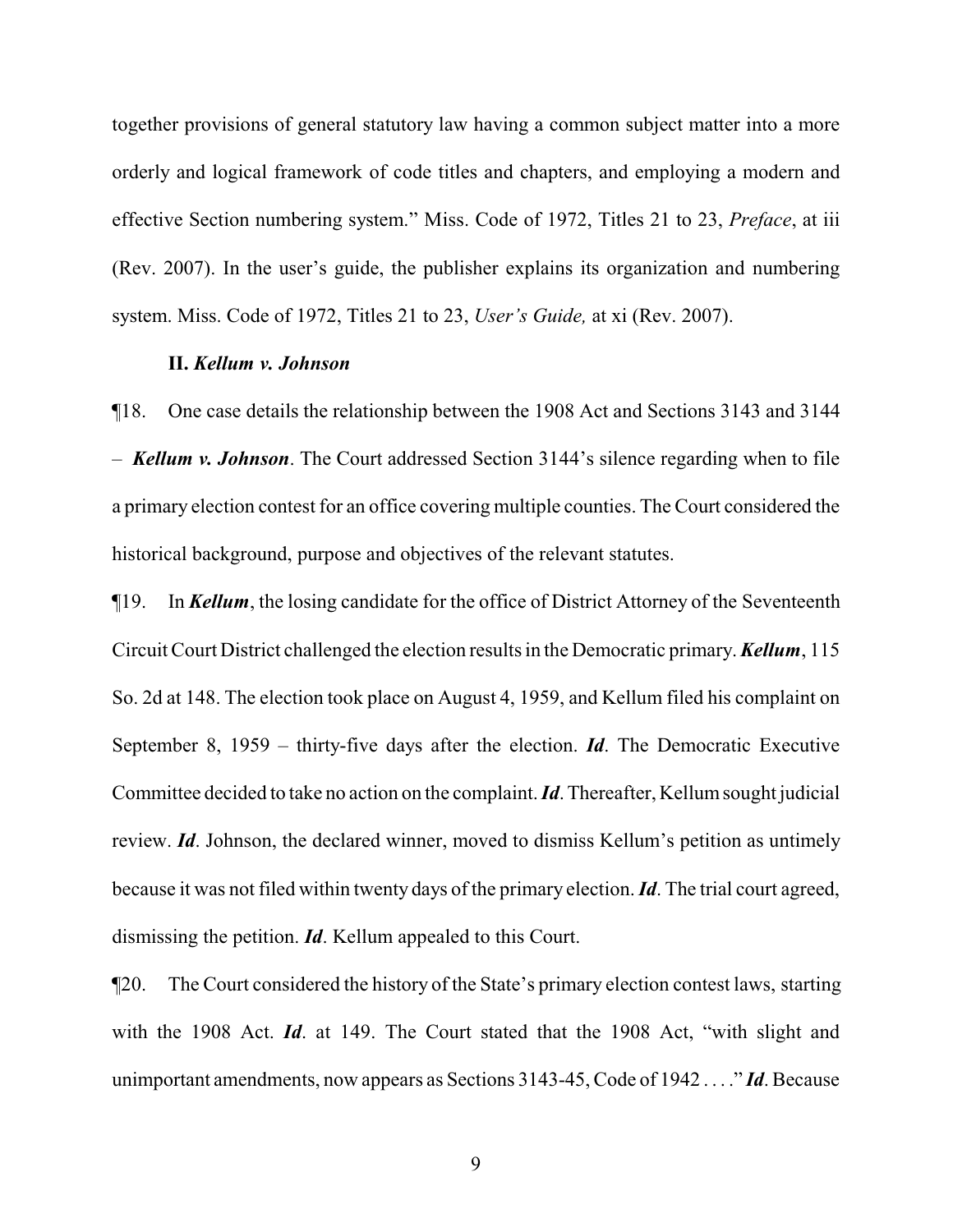Sections 3143 and 3144 were parts of the same Act and regarded the same subject matter,

the Court determined that the Sections must be considered as a whole:

An intent to discriminate unjustly between different cases of the same kind is not to be ascribed to the Legislature. Statutes should, if possible, be given a construction which will produce reasonable results, and not uncertainty and confusion.

. . .

The different parts of a statute reflect light upon each other, and statutory provisions are regarded as in pari materia where they are parts of the same act. Hence, a statute should be construed in its entirety, and as a whole. The general intention is the key to the whole act, and the intention of the whole controls the interpretation of its parts. The fact that a statute is subdivided into Sections or other parts should not obstruct or obscure the interpretation of the law as a whole. All parts of the act should be considered, compared, and construed together. It is not permissible to rest the construction upon any one part alone, or upon isolated words, phrases, clauses, or sentences, or to give undue effect thereto.

*Id*. at 149-50.

¶21. The Court noted that Section 3144 did not mention when the complaint should be filed. The Court recognized, however, that a primary election contest "must be conducted speedily" in light of the looming general election. *Id*. at 150. Using canons of statutory construction, the Court considered the statutes as a whole and determined that the twenty-day deadline to file a contest for a single county office (Section 3143) also applied to an office covering multiple counties (Section 3144). The Court also considered a statute pertaining to a general or special election contest which required that a complaint be filed within twenty days and found it to be persuasive authority. Miss. Code § 3287 (1942).

¶22. The Court reasoned that: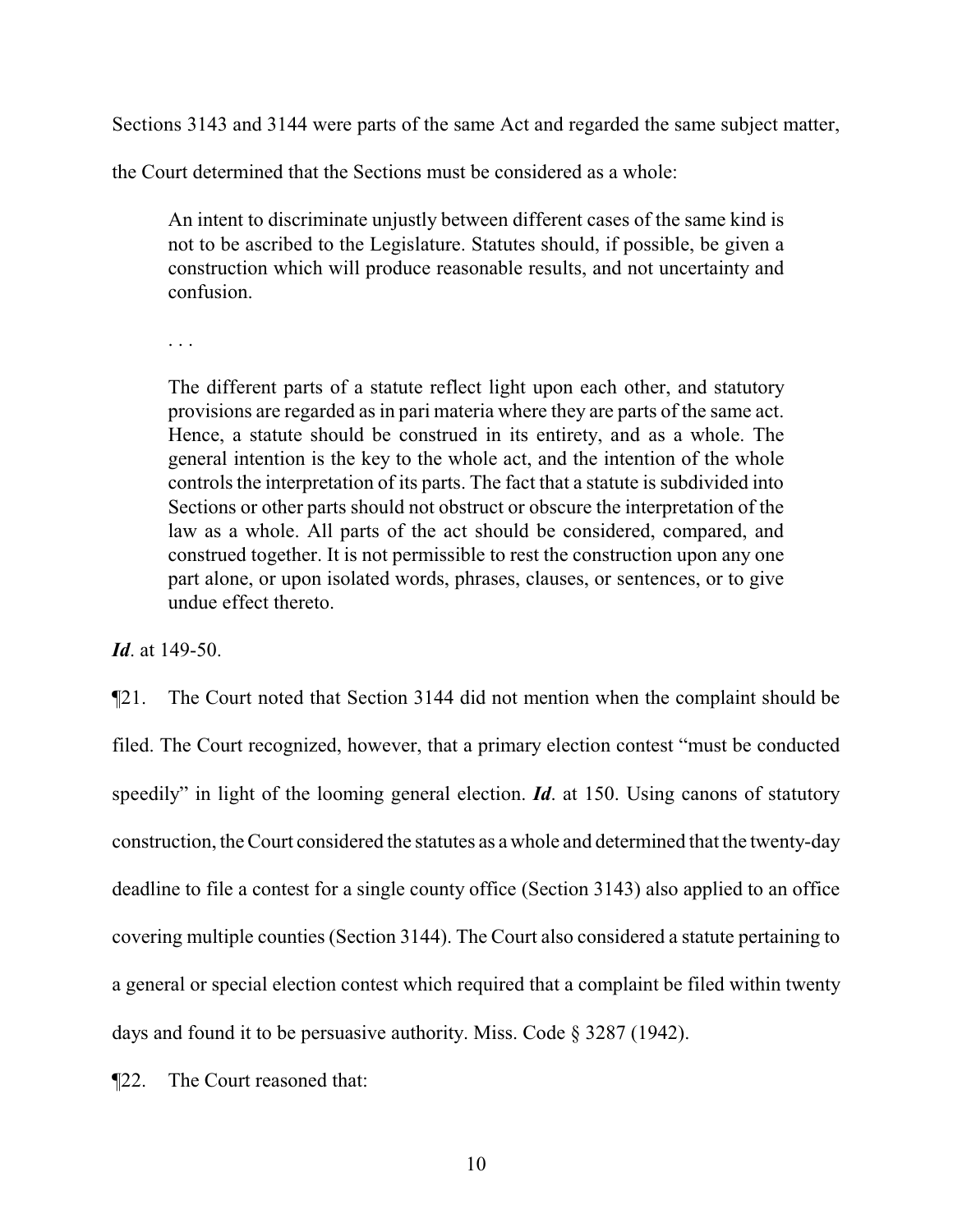It is inconceivable that the Legislature intended to limit the time in which contests could be filed where, a county or beat office was involved, and yet fix no time limit whatever for that purpose in regard to all other offices. So to hold would convict the Legislature of unaccountable capriciousness and result in endless uncertainty and confusion. The two Sections are in *pari materia*, and all contests therefore must be begun within twenty days after the primary. To hold otherwise would be senseless.

*Id*. Finding that the twenty-day deadline was "a condition precedent to the right to file a contest" under Section 3144, the Court found that Kellum had failed to meet the deadline and, in a unanimous opinion, dismissed the case. *Id*. at 151.

¶23. McDaniel states that, since *Kellum*, the Legislature repealed Sections 3143 and 3144 and made material changes to the statutes. Thus, McDaniel argues that *Kellum* no longer has precedential value. McDaniel also notes that the Legislature added or modified time requirements in forty-seven sections of the election code. According to McDaniel, the Legislature had the opportunity, if it desired, to add a time requirement to Section 23-15-923 to contest a primary election; it did not. Cochran counters that the substance of Sections 3143 and 3144 was carried forward in current election law and, thus, *Kellum* applies.

¶24. "Congress is presumed to be aware of an administrative or judicial interpretation of a statute and to adopt that interpretation when it re-enacts a statute without change." *Caves v. Yarbrough*, 991 So. 2d 142, 153 (Miss. 2008) (quoting *Lorillard, Div. of Loew's Theatres, Inc. v. Pons*, 434 U.S. 575, 580-81, 98 S. Ct. 866, 55 L. Ed. 2d 40 (1978)). The Legislature reenacted Section 3144 in Section 23-15-923 without material change. Review a side-by-side comparison of the former and current statute: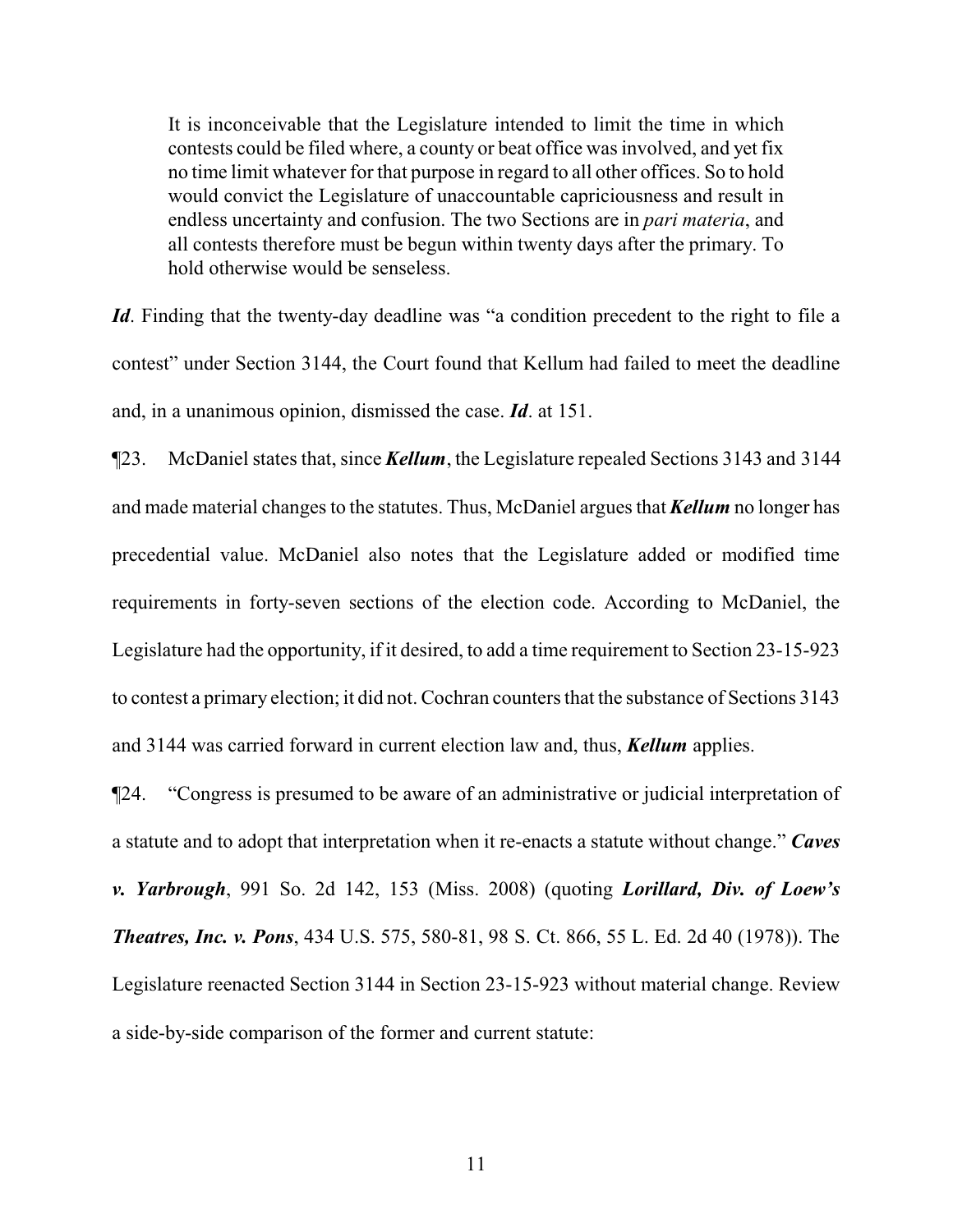# **§ 3144 Chairman of state executive committee to issue his fiat to county chairman reciting charges.**

In state, congressional and judicial districts, upon complaint filed with the chairman of the state executive committee, by petition, reciting the allegations of fraud, and with the advice of four members of said committee, the chairman shall issue his fiat to the chairman of the county executive committee, where fraud is alleged to have been committed, and in like manner as in county office, the county committee shall investigate the complaint and return their findings to the chairman of the state committee, which shall declare the candidate nominated, whom the corrected returns show is entitled to the same. And the same procedure shall apply to senatorial and flotorial contests in and by their respective executive committees.

# **§ 23-15-923. State, congressional, judicial, legislative offices**

Except as otherwise provided in Section 23-15-961, a person desiring to contest the election of another returned as the nominee in state, congressional and judicial districts, and in legislative districts composed of more than one (1) county or parts of more than one (1) county, upon complaint filed with the Chairman of the State Executive Committee, bypetition, reciting the grounds upon which the election is contested. If necessary and with the advice of four (4) members of said committee, the chairman shall issue his fiat to the chairman of the appropriate county executive committee, and in like manner as in the county office, the county committee shall investigate the complaint and return their findings to the chairman of the state committee. The State Executive Committee by majority vote of members present shall declare the true results of such primary.

¶25. One material change exists. The Legislature expanded the grounds to contest a primary election. Under Section 3144, a person could challenge an election only for fraud. Now, Section 23-15-923 does not limit the grounds for a challenge. No other changes were made to the substance of the law. For instance, Section 23-15-923 clarifies who can file an election contest. It eliminates antiquated language such as "senatorial and flotorial contests" and clarifies that election challenges shall be filed with the State Executive Committee. The changes are not material. Thus, *Kellum* still has precedential value.

¶26. The Court previously has found that a judicial interpretation of a statute was adopted when the Legislature reenacted the statute without change. Take, for example, *McDaniel v.*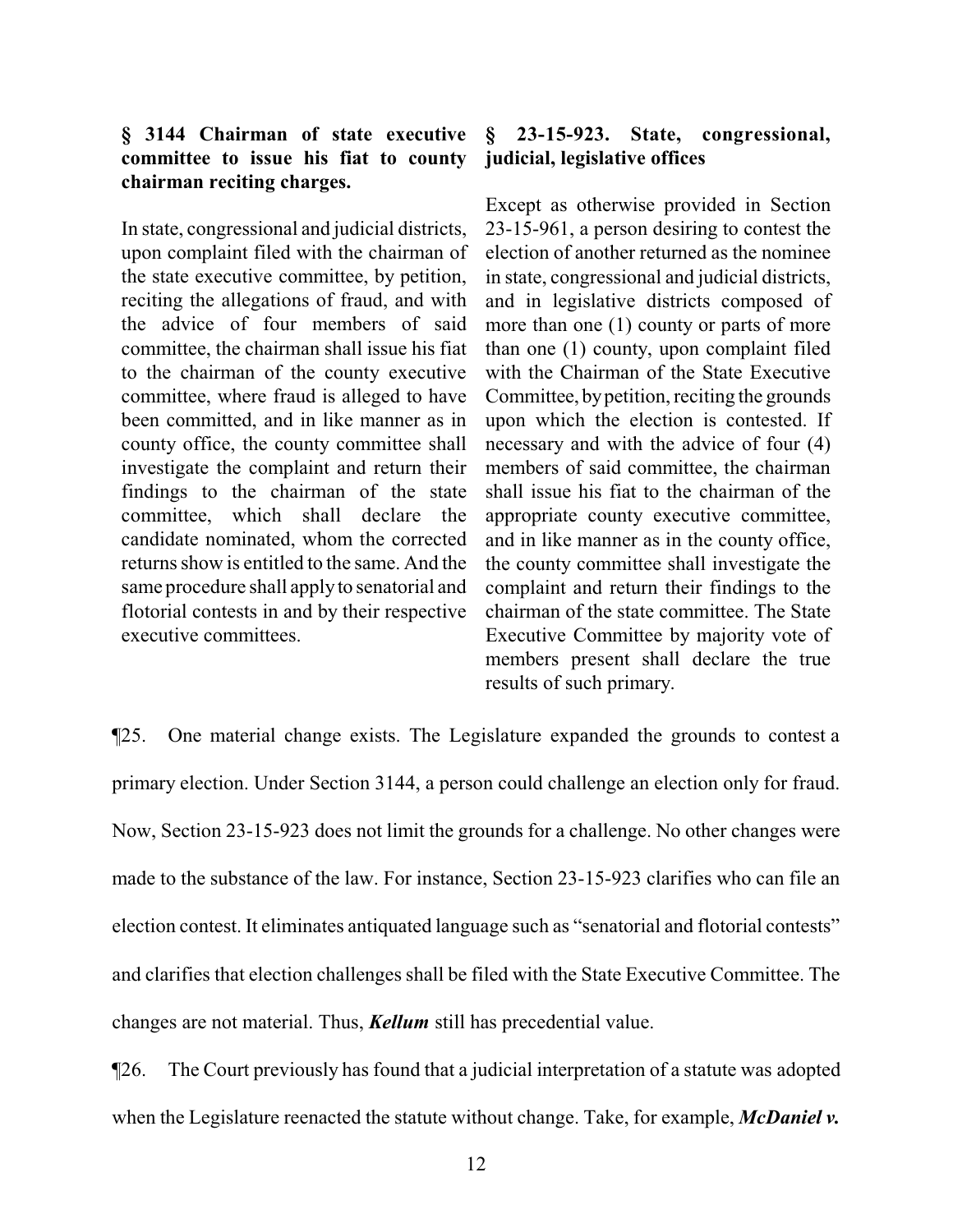*Beane*, 515 So. 2d 949 (Miss. 1987). J.C. McDaniel, not to be confused with the Appellant, failed to have his petition for judicial review signed by two, disinterested lawyers pursuant to Section 23-15-927. *Id*. at 950-952. On appeal, he argued that the statute did not require that the petition be signed by disinterested lawyers. The Court, however, found that the "disinterested" language was contained in another statute and, by previous caselaw, was judicially interpreted into Section 23-15-927. *Id*. at 951-952; *see Pittman v. Forbes*, 186 Miss. 783, 191 So. 490 (1939); *Pearson v. Jordan*, 186 Miss. 789, 192 So. 39 (1939). Because the statutes were re-enacted into current law without substantial change, the Court found that the prior judicial interpretation was engrafted into the statute. *Id*.

¶27. Viewed side-by-side, former Section 3144 and current Section 23-15-923 are not materially different. Thus, it cannot be said that the Legislature intended to repeal the statute and thereby lessen *Kellum*'s precedential value. The Legislature is assumed to be aware of judicial interpretations of its statutes, and the Legislature has failed to amend Section 23-15- 923 to reflect a decision contrary to *Kellum*. "[W]e must conclude that the legislative silence amounts to acquiescence." *Caves*, 991 So. 2d at 154. The Court's interpretation of the statutes in *Kellum* was approved by the Legislature, and, absent legislative action, has become a part of the statute. *See Crosby v. Alton Oschner Med. Found.*, 276 So. 2d 661, 670 (Miss 1973).

¶28. Even if we disagreed with *Kellum*'s holding, the principle of *stare decisis* is strong. "[A] former decision of this court should not be departed from, unless the rule therein announced is not only manifestly wrong, but mischievous." *Caves*, 991 So. 2d at 151. Of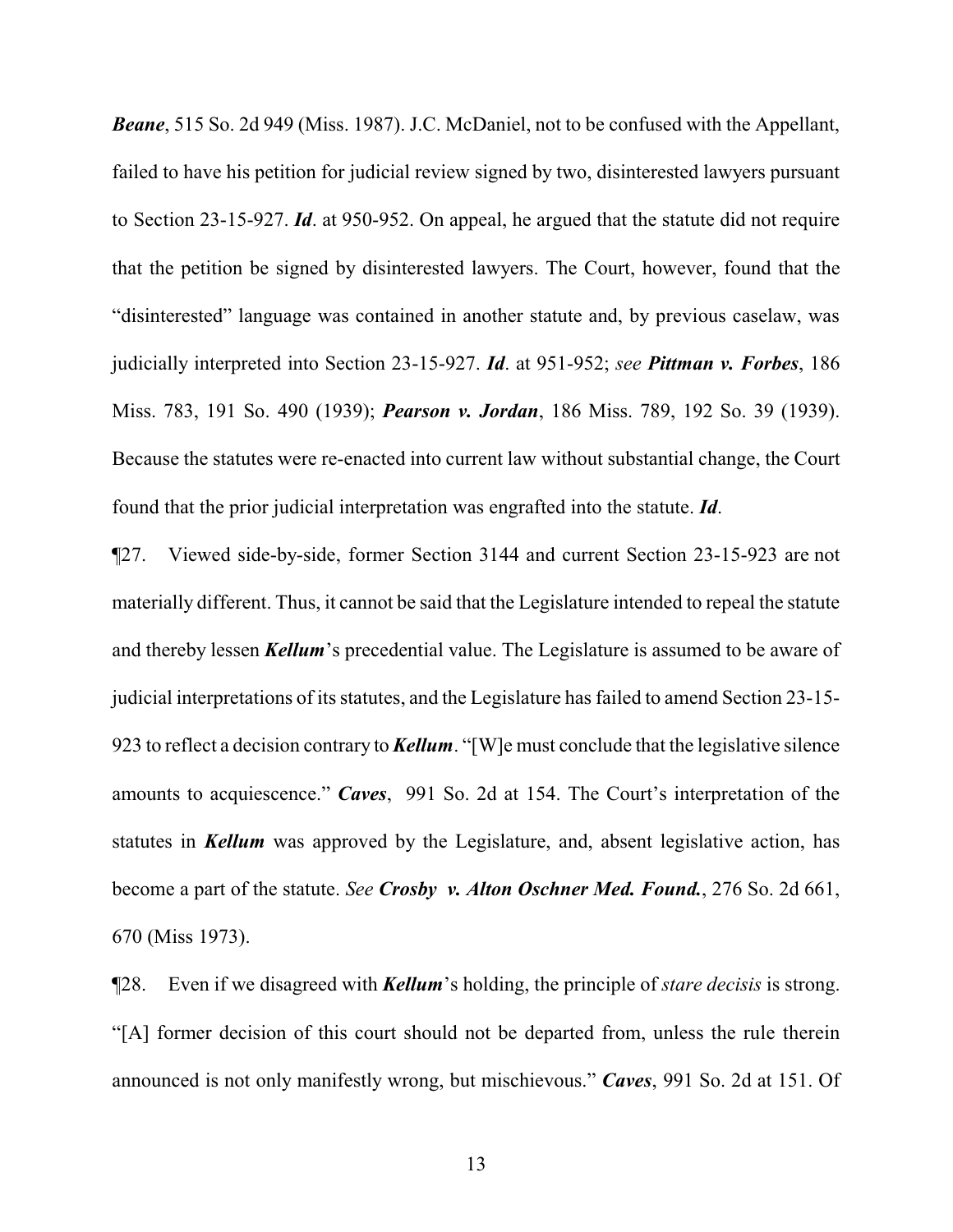course, McDaniel alleges that *Kellum* is mischievous, as its application would result in an illogical outcome – the challenger would be required to file the contest before the examination of election records is complete. But, as Cochran points out, it is possible for a challenger to file an election contest, which covers multiple counties, within twenty days. *See, e.g. Pyron v. Joiner*, 381 So. 2d 627 (Miss. 1980) (within twenty days of primary, candidate filed complaint to contest election for office that covered thirtycounties). Also, the initial complaint, like any other complaint, must specify only a claim under the statute. *See* Miss. Code Ann. § 23-15-923 (Rev. 2007) (stating that the complaint must "recit[e] the grounds upon which the election is contested"). The challenger may amend his or her petition to include additional evidence. *See, e.g., Noxubee County v. Russell*, 443 So. 2d 1191 (Miss. 1983). In fact, McDaniel amended his complaint twice after filing with the SREC. We are not persuaded by his argument.

¶29. Briefly, we address the argument presented by *amicus curiae*, Conservative Action Fund. Conservative Action Fund contends that the Court should afford strict deference to the plain language of Section 23-15-923. It states that anything more would violate the Elections Clause of the United States Constitution, which grants the Legislature exclusive authority to regulate federal elections. *See* U.S. Const. art. I, §4, cl. 1. The Court's decision in no way violates the Elections Clause. It is our job to resolve ambiguities in the law. This is fundamental. We are not creating a deadline. As determined by *Kellum*'s sound interpretation of our election contest laws, the deadline already exists, it was put in place by the Legislature in 1908, and it was carried forward into the present statute.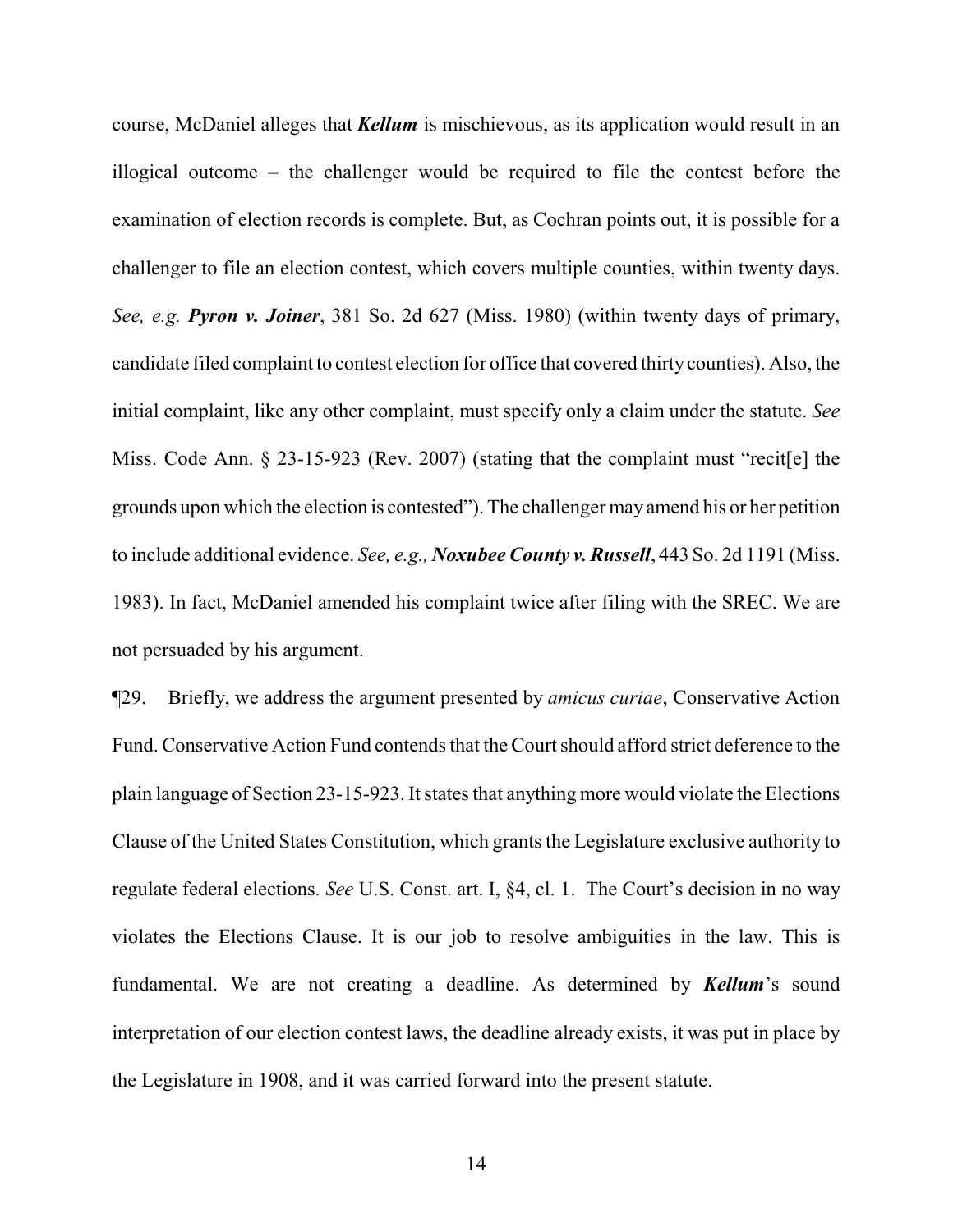#### **III.** *Barbour v. Gunn*

¶30. McDaniel argues that the Court's decision in *Barbour v. Gunn*, 890 So. 2d 843 (Miss. 2004), overruled *Kellum*. Cochran counters that *Barbour* did not address the time to file an election contest and thus is inapplicable.

¶31. In *Barbour*, Jep Barbour and Phillip Gunn sought the Republican nomination for District 56 of the Mississippi House of Representatives. *Id*. at 844. The primary election was held on August 5, 2003. *Id*. Barbour was declared the winner. *Id*. Under Section 23-15-923, Gunn filed an election contest on September 8, 2003 – thirty-four days after the primary. *Id*. The SREC retained jurisdiction and set a hearing date for October. *Id*. at 845. Gunn, however, chose to file a petition for judicial review. *Id*. The judge ruled in favor of Gunn and ordered a new election in two precincts. *Id*. Barbour appealed. *Id*.

¶32. The Court addressed whether the circuit court had jurisdiction to consider Gunn's petition when he did not allow the SREC a reasonable opportunity to act upon the petition. *Id.* at 846. The question as to whether Gunn timely filed his petition was not addressed. Ultimately, the Court determined that, because the SREC expressed doubt as to whether it could decide the issue before the general election, Section 23-15-927 allowed Gunn to seek judicial review. *Id*. at 847.

¶33. McDaniel states that, prior to a review on the merits, the Court is required to determine whether it has jurisdiction of a case. McDaniel argues that, as a result, the *Barbour* Court considered whether Gunn filed his petition timely and, by exercising jurisdiction, the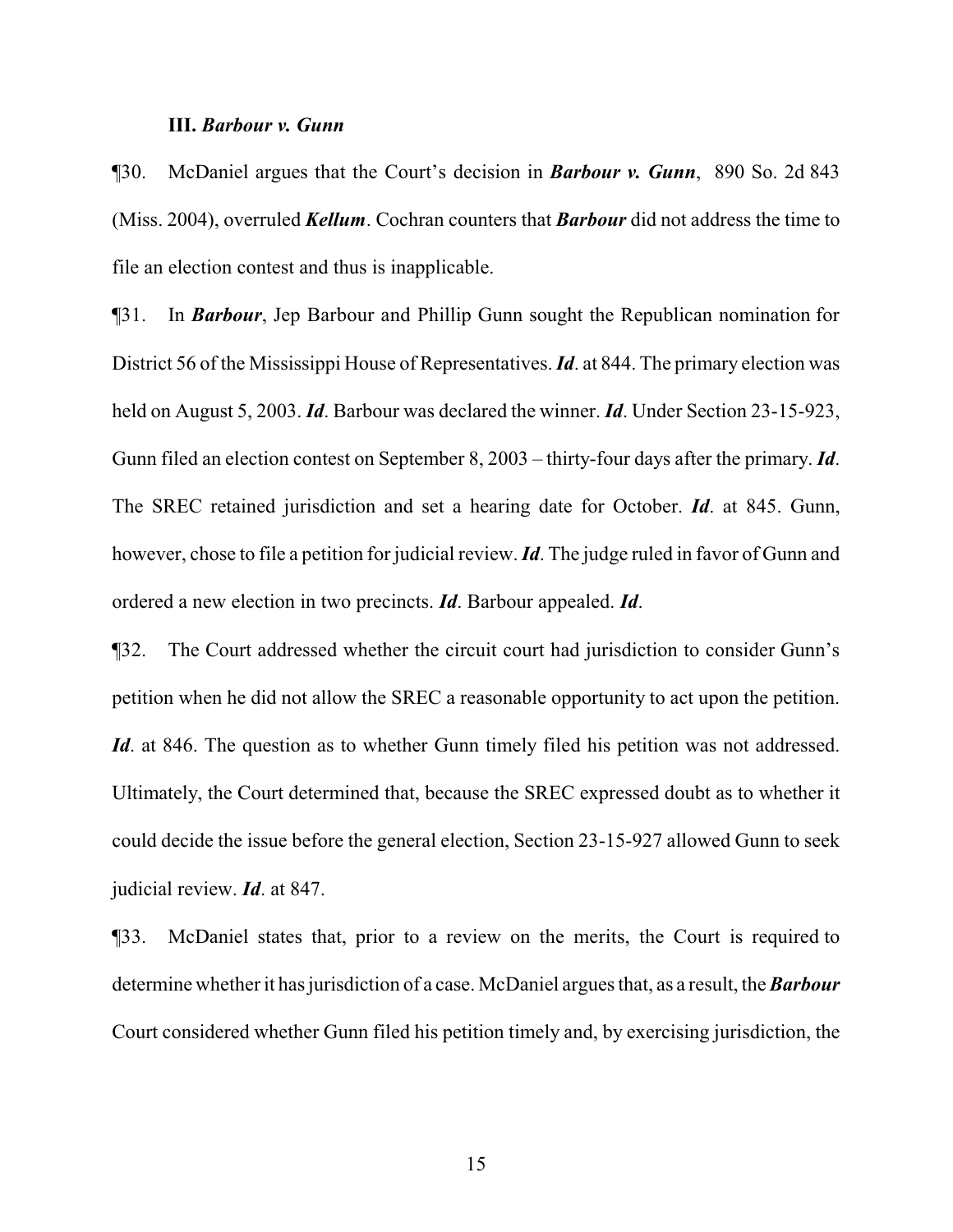Court determined that the petition was timely. McDaniel cites *Drummond v. State*, 184

Miss. 738, 185 So. 207 (1938), in support:

It has been argued that inasmuch as the high court did not mention the subject of its jurisdiction, or the question of the direct appeal, it may be considered that it did not pass upon that question. The authorities above cited are distinctly contrary to any such argument, for the court was bound to pass upon the question, as already shown. Therefore, instead of assuming that it did not pass upon the question -- which assumption would be that it was oblivious of its duties in the premises -- we must rather assume that it considered the question so plain, that the validity of the statute in that respect was so obvious, that it required no discussion of the point. . . it is the duty of an appellate court to inquire of its own motion, even though the question is not raised by the parties, whether the appellate court has jurisdiction.

*Id.* at 209-210. Hence, McDaniel believes that the Court's exercise of jurisdiction in

# *Barbour* overruled *Kellum*.

¶34. Cochran counters that the parties in *Barbour* did not raise whether the candidate timely filed his election contest and, thus, *Barbour*'s silence on the issue did not overrule *Kellum*. In *Foster v. Harden*, 536 So. 2d 905 (Miss. 1988), the Court affirmed a trial court's finding that it lacked jurisdiction to hear an election contest regarding a candidate's residency despite the fact that the Court had decided the issue differently in a previous case. The Court noted that, in the earlier decision, the parties did not raise and the Court did not address jurisdiction. *Id.* (citing *Gadd v. Thompson*, 517 So. 2d 576 (Miss. 1987)). Cochran argues that, like the *Foster* court, the Court should not treat *Barbour*'s silence as overruling *Kellum*, stating that "[t]his Court is not bound by a prior exercise of jurisdiction in a case where it was not questioned and it was passed sub silentio." *U.S. v. L.A. Tucker Truck Lines*, *Inc.*, 344 U.S. 33, 38, 73 S. Ct. 67, 97 L. Ed. 54 (1952).